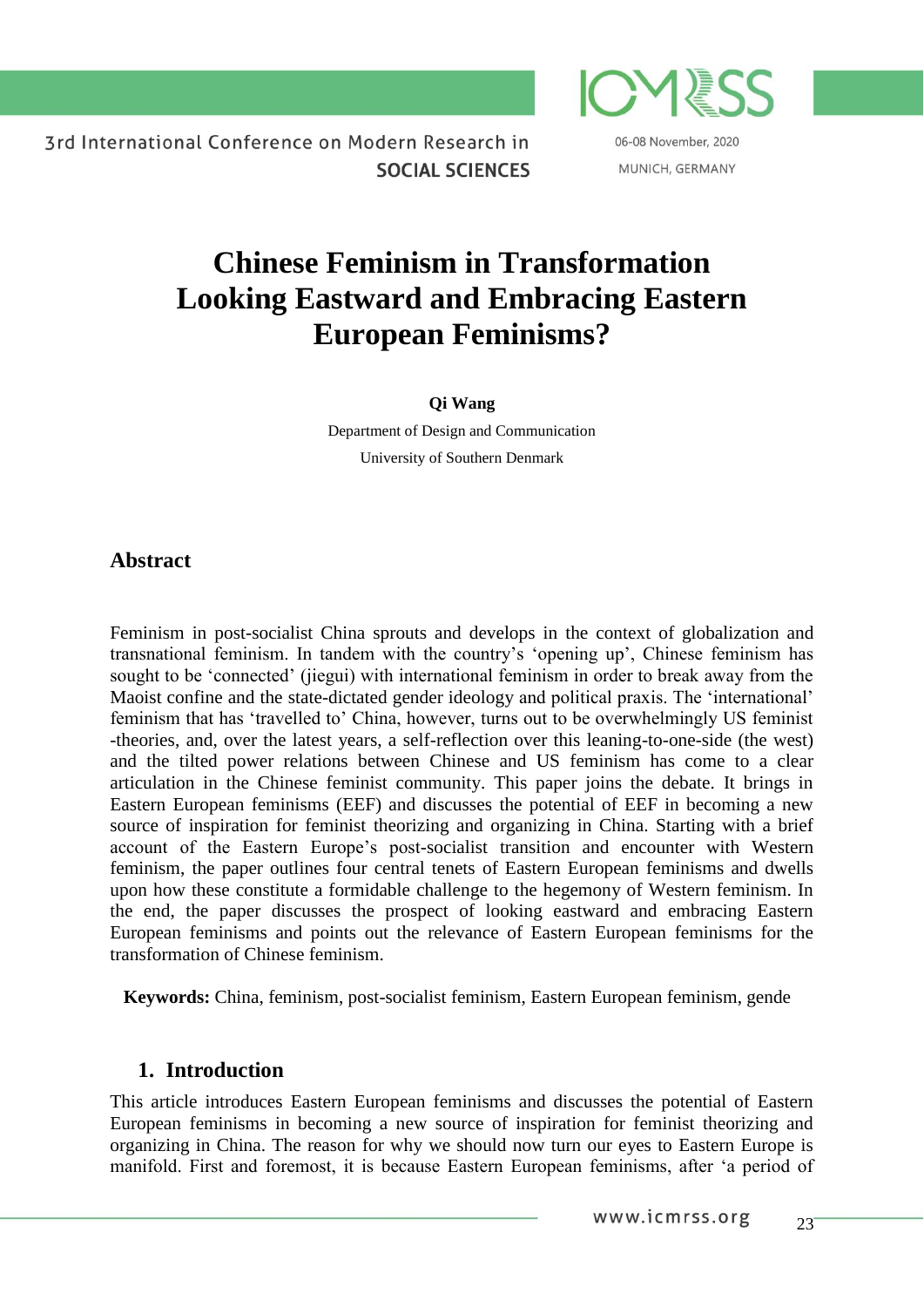

06-08 November, 2020 MUNICH, GERMANY

defeatism and self-doubt', have emerged 'as diverse and multidimensional sites of political dialogue locally and globally' (Grabowska, 2012:385) and have hence constituted a formidable challenge to the hegemony of Western feminism. In other words, a new rival has announced her arrival in the global horizon of feminist power constellation after Black feminism and postcolonial Third World feminism, and this will significantly alter the pattern of power balance in the international politics of feminism. For a long time, 'feminism' has remained a politically controversial label which connotations, standpoints, and sociopolitical relevance have been constantly questioned, contested, tailored and remolded. Although it has been accepted as a common knowledge nowadays that there is no one singular 'feminism' but many different 'feminisms', the emergence of Eastern European feminisms has not only boosted the confidence of a geopolitical region other than the West in claiming feminist gender knowledge but also added a good volume to the multiplicity of global feminism.

Secondly, Eastern European feminisms are interesting because they brought in a third category to the 'transnational feminism which is primarily framed as 'a dialogue between women from the global North and the global South', or between the West and non-West. Eastern European feminisms open a third path and urge for recognition of 'the second world as a site of global struggles' as well (Grabowska, 2012: 387). And, as the second world - Eastern Europe-situates in various post-socialist political contexts, the arrival of Eastern European feminisms will also draw our attention to the relevance of other social categories, such as 'historical era' (Cerwonka, 2008:815), than the extant geography-wise, geopoliticswise and race-wise taxonomy of feminism (in this case, the white and black) in global feminist thinking and analysis. In this sense, "historical era' as a category would better allow us to reflect on the various deep-rooted historical conditions/circumstances that led up to the post-socialist transition of the Eastern Europe and on how these conditions/circumstances have shaped the trajectory of feminism in the Eastern Europe an countries (Ghodsee, 2004: 729).

Thirdly, the interest in Eastern European feminisms grows out of the fact that women in China are facing some strikingly similar challenges as women do in the Eastern Europe. Despite the distance in geographic sense, China and Eastern Europe share a quite similar historical path of development characterized by a communist regime plus a socialist economy in the socialist era and then the transition to a market economy in the post-socialist epoch. In both post-socialist China and Eastern Europe, volte-face changes in gender relations have manifested and been felt in society along with the reworking of normative gender notions and the redefinition of women's role in transitional economy. More similarly is the opening of China and Eastern Europe to the West and the subsequently 'import' of Western feminism, for instance in terms of the 'gender' concept, NGO organizing, Women's Studies and various feminist diagrams of research. And, perhaps, the growing frustration over the applicability of Western feminism that has been voiced loudly by the Eastern European feminisms echoes a likely concern of Chinese feminism in the current feminist debates in China. For all the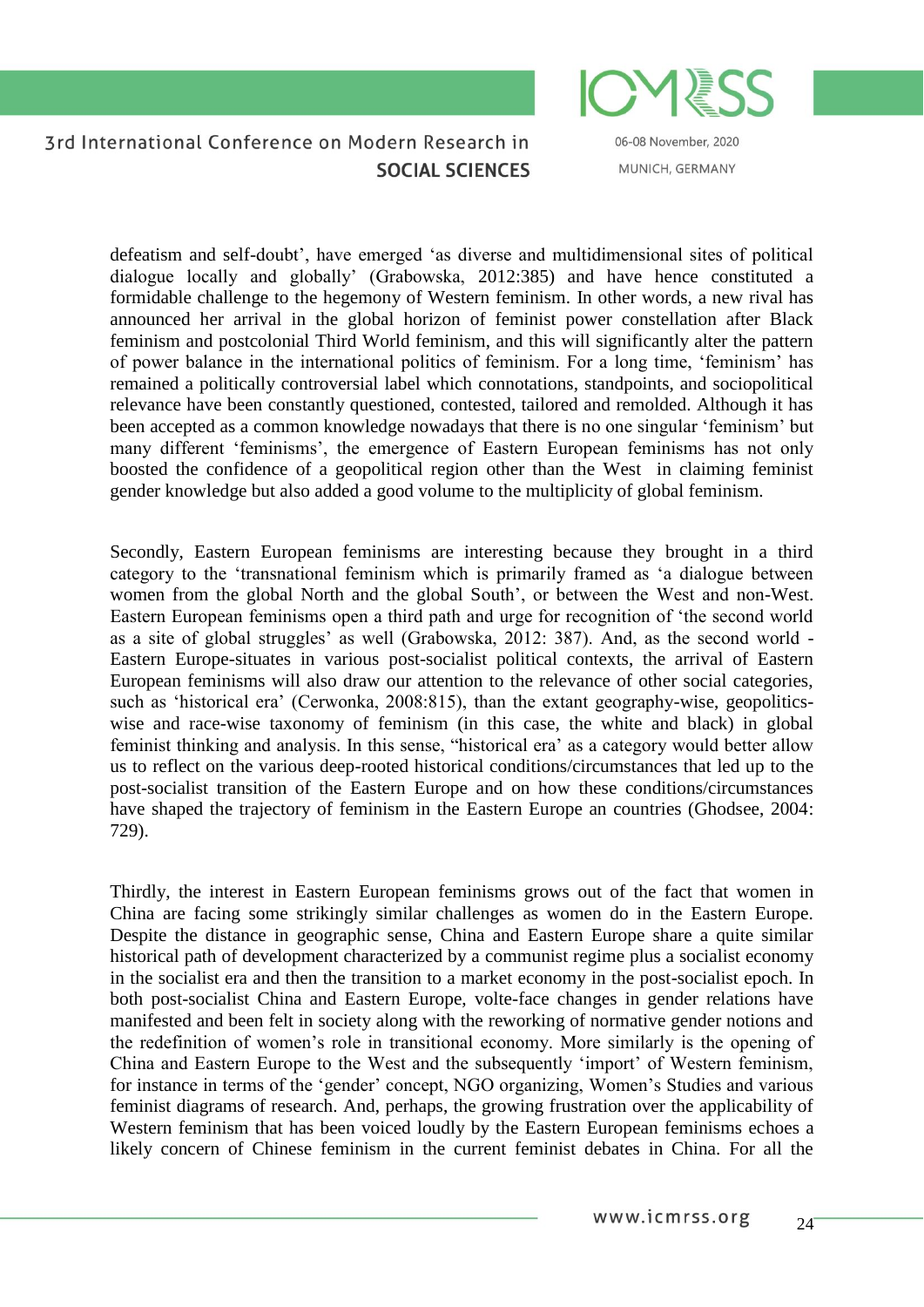

06-08 November, 2020 MUNICH, GERMANY

reasons, it may prove to be a good idea to dig into the tenet of Eastern European feminisms and see what invaluable source of reference and inspiration can be drawn from there.

To begin with, let me clarify the usage of terms. In general sense, the term 'Eastern Europe' refers to a sub-region of Europe, including the countries of Russia, the Czech Republic, Poland, Hungary, Romania, Moldova, Croatia, Lithuania, Latvia, Estonia, Slovenia, Slovakia, Bulgaria, Ukraine, Belarus, Serbia, Montenegro, Bosnia and Herzegovina, Albania, Kosovo and Macedonia. <sup>1</sup>Sometimes, the term CEE is used to refer to a further sub-region The Central and East Europe consisting of the Czech Republic, Hungary, Poland, Croatia, Slovenia, Slovakia and Moldova.<sup>2</sup> Eastern European feminisms, as a rubric, refer to the various feminism streams emerged from this vast region, more in some countries and less in some others. Apart from the term 'Eastern European feminisms' itself, two other different terms are often used interchangeably to depict the same, and they are 'second world' and 'post-statesocialist' (Grabowska, 2012). In other words, Eastern European feminisms can also be called (understood as) 'second world feminisms' and/or 'post-state-socialist feminisms. The only difference is that last term carries an emphasis on the historical condition of feminism in this region, whereas the first and the second one convey a more salient regional and geopolitical aspect in the connotation.

While no exact date can be attributed to the birth of Eastern European feminisms, it is generally held that the socioeconomic, political and cultural changes throughout the 1990s and onwards prepared the soil for Eastern European feminisms to sprout. To describe what Eastern European feminisms stand for is, however, a daunting task with serious challenge in source selection/collection and a high risk of possible misrepresentation. This article will thus stay humble in both its' approach and goal: it will draw a modest sketch of Eastern European feminisms based on the sources that are available. No more, no less. These sources include book chapters and academic journal articles that the author has run into recently. The selection range is in no doubt far from being inclusive in comparison to the bulk of scholarship on this topic. Nor it is statistically representative. Rather, the article resorts to a kind of 'mosaic' methodology, picking up some pieces here and there and piece them together to let a pattern to emerge. For this very reason, the article should not be read as a portrait of the ultimate truth of feminism in Eastern Europe but rather as a window display of a small fraction of it. The goal of this article is not to present a panoramic view of what the second world feminism entails. Rather, it outlines some of the core issues in Eastern European feminism and hope that these will provide some raw material for transnational feminist discussion and thought reflections.

<u>.</u>

<sup>&</sup>lt;sup>1</sup> See http://www.ask.com/geography/countries-make-up-eastern-europe-f220b8cc461d2e4d.

<sup>2</sup> See http://www.weastra.com/cee-countries/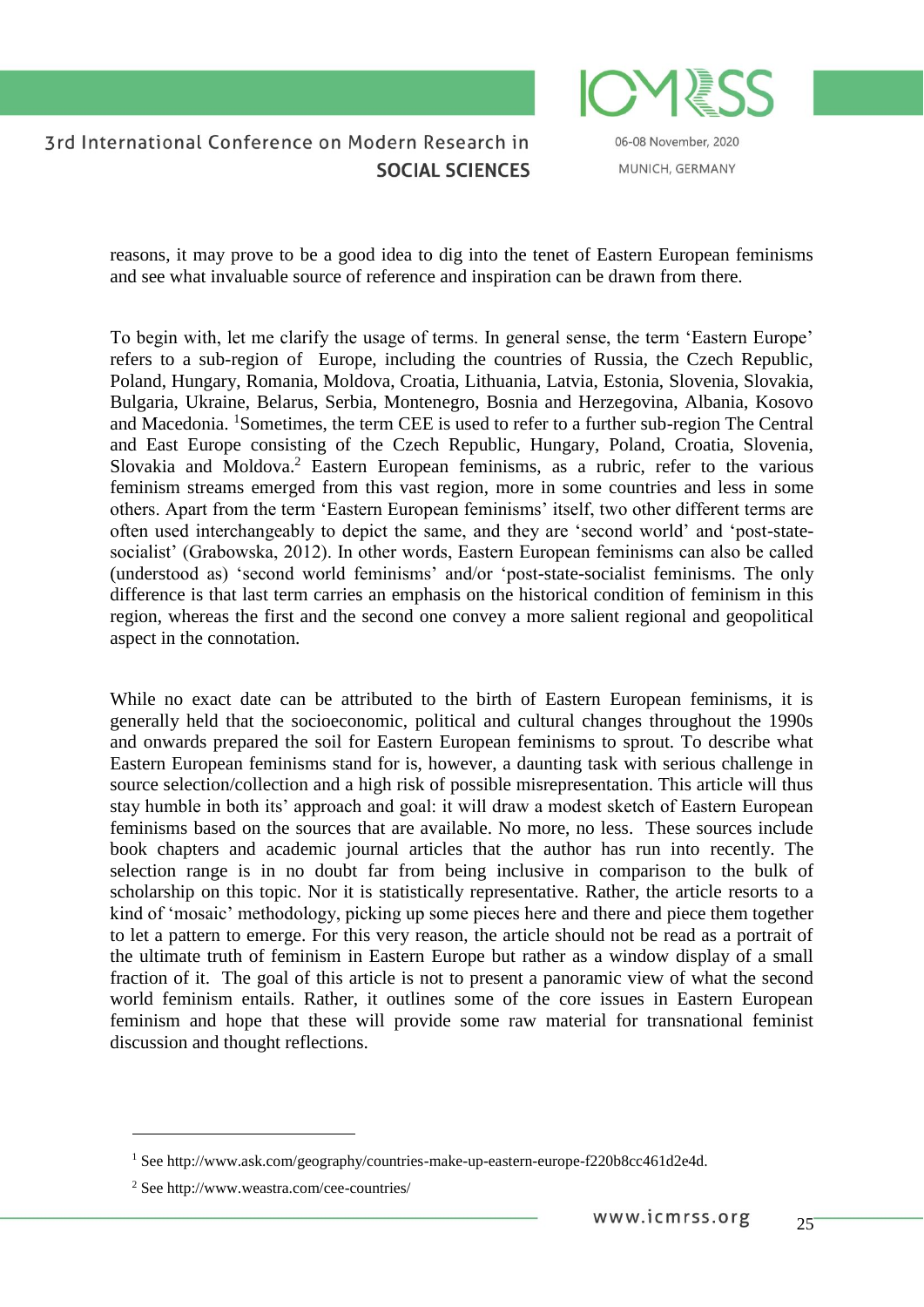06-08 November, 2020 MUNICH, GERMANY

The article is structured as the followings. Section 1 gives a brief account of the trajectory of the post-socialist transition in Eastern Europe, particularly the change of gender relations and gender discourses, with a delineation of the variations and diversities among the major Eastern European countries; Section 2 views briefly how Eastern Europe has encountered Western feminism and what influences the latter has had in the development of feminism in the region; Section 3 summarizes the main standpoints of Eastern European feminisms and examines how these have challenged the presumptions of Western feminism; Finally, the concluding section discusses the extent to which Eastern European feminisms can become more relevant to the Chinese domestic debates about women, gender and feminism than it is today.

# **2. The Centrality of Gender in the Transition to Capitalism: the postsocialist context (s)**

Eastern European feminisms are conceived in the process of transition to democracy and capitalism in the Eastern Europe region and at the same time a critical response to it. Needless to say, 'Eastern Europe' houses a cluster of countries with striking social, cultural as well as political differences. Not only their experiences of the post-socialist transition are different, but also the degree of their success. In terms of economy, for instance, all Eastern European countries 'have a higher level of state ownership and economic control than their Western counterparts', while only Slovenia, Estonia and the Visegrd 'developed market economies based on private ownership of the means of production comparable to what is known from the OECD countries' (Drahokoupil, 2009:286). Some studies hold that 'among post-socialist countries, Belarus, Ukraine, Slovenia and Croatia seem to be examples of countries with prevailing strategic coordination, while Russia, Estonia and Armenia come out as the main examples of liberal economies' (ibid.). In the political aspect, countries like Eastern Germany, Poland, Hungary and the Czech Republic 'were part of the first wave of postsocialist states to join the European Union'….and 'their status as stable democracies actively engaged with the European Union sets them apart from many other postsocialist states' (Guenther, 2011:866).

One thing the Eastern Europe shares is the centrality of gender in the transition to and from socialism. In Watson's words, "gender relations are intrinsically implicated in the process of change" and "gender, in fact, is present in the very tissue of this change" (Watson, 1993:471). Viewing gender as a construct that "mediates the relation between bodies" and "a symbol system by which bodies enter into sociality" (Verdery, 1996:92), Verdery then quotes the concept of "gender regimes" by R.W. Connell to capture the pivotal role of gender in the historical changes having taken place in the Eastern Europe. Gender regimes "consist of a gender division of labor, a gendered structure of power, and a structure of cathexis" (ibid.). To apply this term to the Eastern Europe, then what has appeared across the region is actually a reconfiguration of gender relations and gender roles –the working and reworking of the gender regime. During the socialist period, many countries in Eastern Europe featured a strong socialist regime which was determined to transform the society through attacking and altering traditional gender structure and roles. These socialist regimes were 'in favor of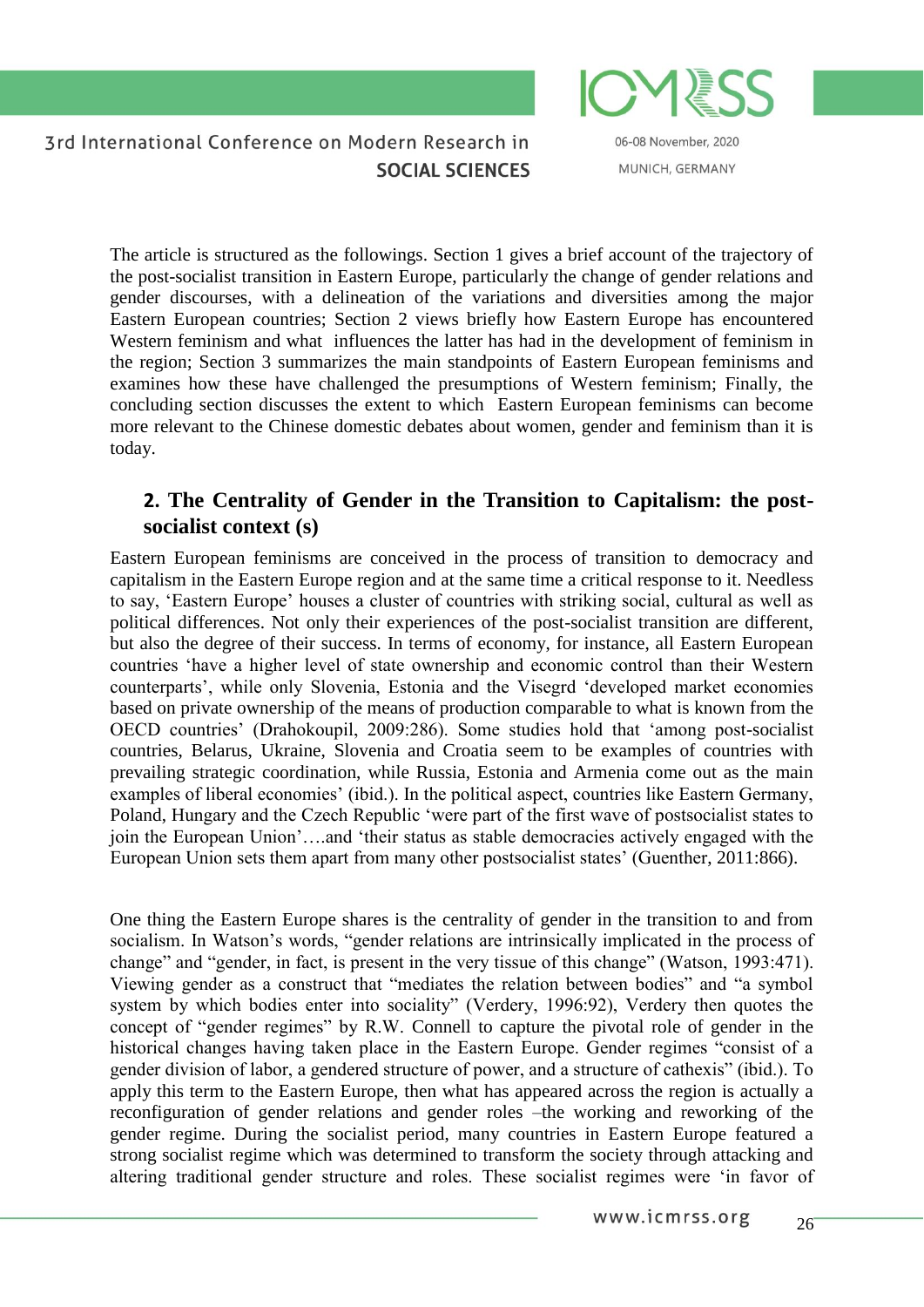

06-08 November, 2020 MUNICH, GERMANY

gender equality' (ibid.) and they promoted policies 'to increase women's participation in the work force' (ibid.) as well as in political decision making of various levels. The socialist gender regime, in the Eastern European contexts, is thus characterized by full-time participation of women in the labor force, certain degree of change in family structure and 'male and female household roles' (ibid.), and a significant degree of visibility of women in politics, both in terms of participation and leadership.

In the transition to democracy and capitalism, these earlier socialist states have moved away from the once proclaimed gender equality and towards a turning back to the structure of gender order in their various pre-socialist epochs. However national circumstances may vary, there have been "consistent and quite clear empirical indications" of reversion of the course of gender equality across the Eastern Europe (Watson, 1993:471). The earlier socialist gender regime was turned upset down, leading to the decline of women's political representation, the rising unemployment rate among women, and a return to traditional values and traditional gender roles –in Verdery's words, 'retraditionalization' of women (Verdery, 1996:100). These negative consequences for women are both motivated by and a result of the following trends of change that has been commonly observed in Eastern Europe, though with national variations in degree and intensity.

The first such trend of change is what Verdery calls for 'de-communism politicking'. It is the politics of volte-face reversal aimed at upsetting whatever has been achieved or extolled under socialism. This politics 'involves 'othering' women as allies of the Communists" (ibid.). And because 'everything the communist parties advocated is discredited…., women's emancipation is just one of the casualties' (Lippe & Fodor, 1998:132).

The second trend of change in post-socialist Eastern Europe is the 'reestablishment of the sharp distinction between public and private' (Grabowska, 2012:389; Watson, 1993). After the dissolving of state socialism, the family/household has once again assumed central importance (Watson, 1993:481), and women are increasingly 'become identified with the family' (ibid., p.478). In this process, the Churches, especially the Catholic Church in Poland, have played a pervasive role in reinforcing 'the message that women's appropriate place is in the home, outside the labour force' (Lippe & Fodor, 1998:132). The Churches did so through the 'revocation of abortion rights, the reintroduction of nationalist symbols… and the dissemination of constricting ideas about women's proper sexual behavior and personal character' (ibid.). The regaining of a 'traditionally prescribed gender identity', for Watson, 'is an important aspect of the nostalgia for "normality" which has been so often expressed as what people most hope for from the change in Eastern Europe' (Watson, 1993:472-473).

In the third place, and closely related to the second, is the rise of gender essentialism. On the one hand, the rising civil society and democracy in Eastern Europe 'fundamentally entails the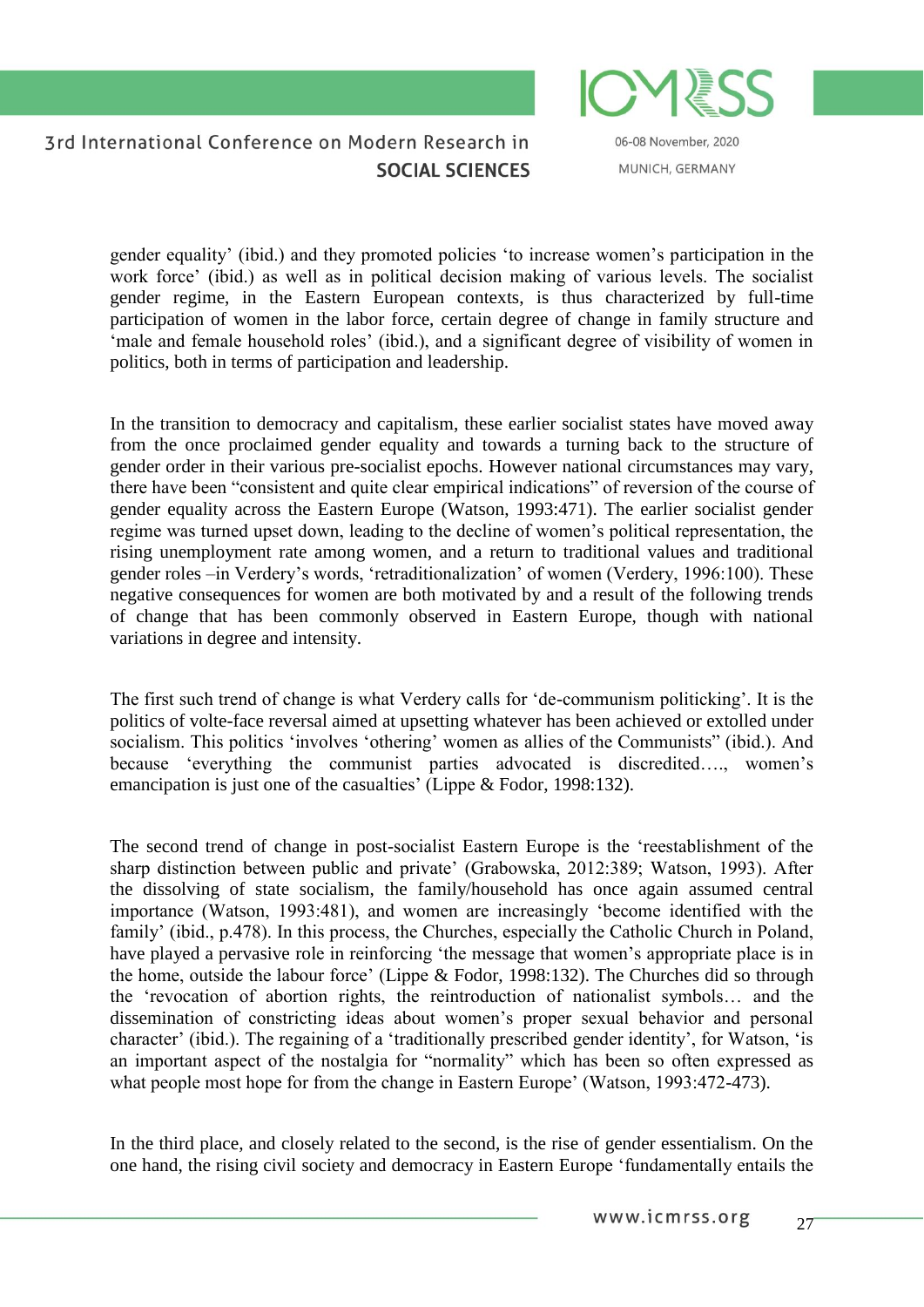06-08 November, 2020 MUNICH, GERMANY

construction of a "man's world" and the propagation of masculinism in the public sphere' (ibid., p.472). Consequently, women were phrased out from party politics, and many national parliaments in Eastern Europe 'have become much more clearly the preserve of men' (ibid., p. 473). On the other hand, essentialist popular writings propagated the idea of 'natural difference' between sexes and homemaking roles as the function suitable for women's nature. The earlier state socialism was blamed for having encouraged women to be aggressive in society, causing the loss of their nature and feminine qualities. In Hungary, for instance, popular writings conveyed a strong articulation of men's dismay over masculinized women. They ridicule the 'matriarchy' of socialism and yearn for a restoration of the father's authority and women's dependence on their husbands (Verdery, 1996:100). As Watson rightfully points out, the post-socialist development in Eastern Europe is marked by the 'domestication and marketing of women, and the de-grading of feminine identity (Watson, 1993:472).

The fourth trend of change is the surge of nationalism and strong political conservatism (Selecl, 1992; Bracewell, 1996; Roman, 2001). According to Verdery, what has been evident commonly in post-socialist Eastern Europe is the 'increasingly visible ethnonationalism, coupled with anti-feminist and pro-natalist politicking' (Verdery, 1996:100). Perhaps the issue of abortion illustrates best why nationalism in Eastern Europe is at the same time antifeminist, for abortion involves the idea of the nation's rebirth, and the 'nation cannot be reborn if fetuses – and the nation with them- are condemned to death'. In other words, the nation cannot return to health if its women refuse to bear and nurture its 'fetal citizens.' The nation's recovery from socialism, as Verdery point out, 'requires, then, a new patriarchy, instituted through a new democratic politics that serves the national idea' (ibid., p.101). Feminism, entailing the idea and practice of free abortion, is hence deemed as anti-national and an enemy of the new rising nations.

Altogether, these four trends of change constituted a 'conservative revolution' which has swept the Eastern Europe and has fundamentally altered gender relations in post-socialist Eastern European societies. While both men and women were affected by the economic and sociopolitical transition process in various degrees, the distribution of new rights and of new social power 'is taking place in a strictly gendered way, being fundamentally determined by the prerogative of the masculine' (Watson, 1993:473). The recuperation of the nation and men's pride has taken place 'at the expense of not only voluntary but also involuntary exclusion of women from the new public sphere, and essentially involves the de-grading of feminine identity' (Watson, 1993:485). This, as Watson puts, is a vivid reminder of what Giddens has once said, (m)odernity ……produces difference, exclusion and marginalization' (Giddens, 1991:6, quoted from Watson, 1993:485).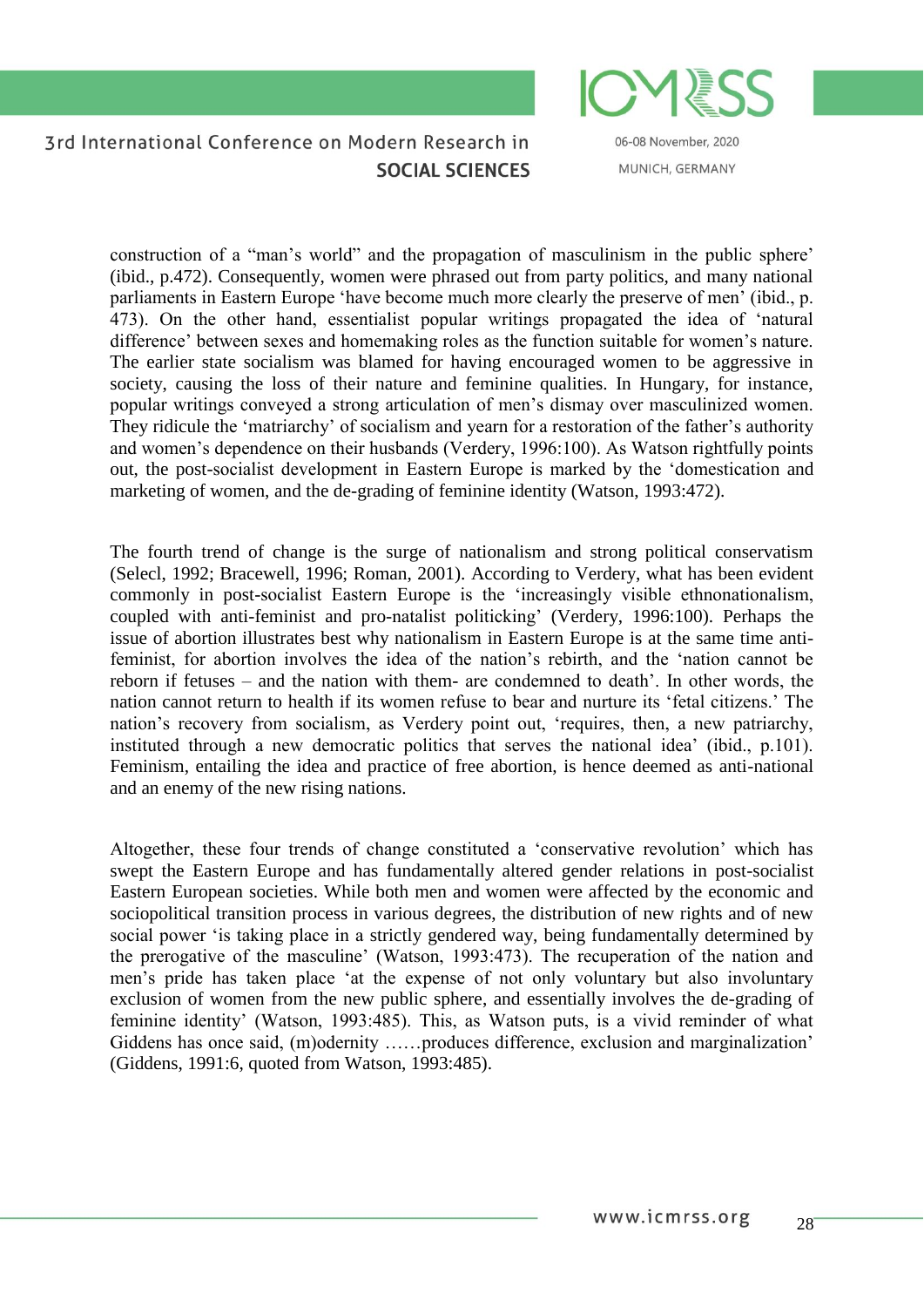

MUNICH, GERMANY

# **1. The Arrival of Western Feminisms: Feminism-by-design and Cultural Feminism**

Eastern Europe entered the phase of transition and opened up for the West after the fall of the Berlin War and the collapse of state socialist regimes, The omnipresent presence of Western influence in the post-socialist Eastern Europe is vividly captured by what Stark calls for 'capitalism-by-design' (Stark, 1992). The term 'capitalism-by-design' grasps the swift influx of Western capital and advisory aid 'into the former Eastern bloc' (Ghodsee, 2004:729). As Ghodsee has described, a virtual army of consultants and experts descended into capital cities to fashion the foundations of capitalism and liberal democracy from scratch. They 'advised local governments on how to create the institutions of democracy and capitalism', believing that once the proper institutions are created in a country then 'the rules of these new institutions would guide individual behavior', so the conditions for the development of capitalism could actually be created by design (ibid.).

In parallel to the Western 'design' for capitalist development in Eastern Europe, Western feminism has also made its' grand entrance into the former Eastern bloc. Jumped on the aid bandwagon during the early transition period, Western feminists and women's organizations began to transfer their aid money, their scholarship/theories on women, and organizational models to the Eastern European recipients<sup>3</sup>. Ghodsee calls this for 'feminism-by-design' (Ghodsee, 2004). As a result, 'gender', as a new analytic concept, was introduced, and 'gender discourses have been appearing at an increasing rate over the last two decades as part of a so-called 'transition to democracy' (or 'open society'), a focus which has been understood as an important requirement toward integration into the European Union' (Millán, 2015:1). At the same time, '(E)ach country was encouraged to have some kind of 'national machinery' in place to deal with women's issues' (Ghodsee, 2004:731), and 'other institutions of Western feminism –the women's advocacy groups, the gender think tanks, the battered women's shelters, the rape crisis hotlines, the women's resource centers, and so forth –began springing up everywhere throughout the former communist countries' (ibid.). Many of these NGOs 'were either directly funded by large multilateral and bilateral donors or supported by Western women's organizations subcontracted by USAID or the European Union's Poland and Hungary' (ibid.). Many scholars have used the term NGOization to capture the rapid development of women NGOs in the Eastern bloc (Guenther, 2011).

In short, Western feminism, as women in post-socialist Eastern Europe have encountered, experienced and are still trying to digest, is both ideological and material in form. It consists of a body of theories about gender (hereunder a vast scholarship on women in the transitional Eastern Europe produced in the light of gender analysis), and a whole wide spectrum of women's organizations and NGOs that were established to create a civil society which are

<u>.</u>

<sup>&</sup>lt;sup>3</sup> For the three-stage process of institutionalization and gender mainstreaming in Eastern Europe, see (Zimmermann, 2007).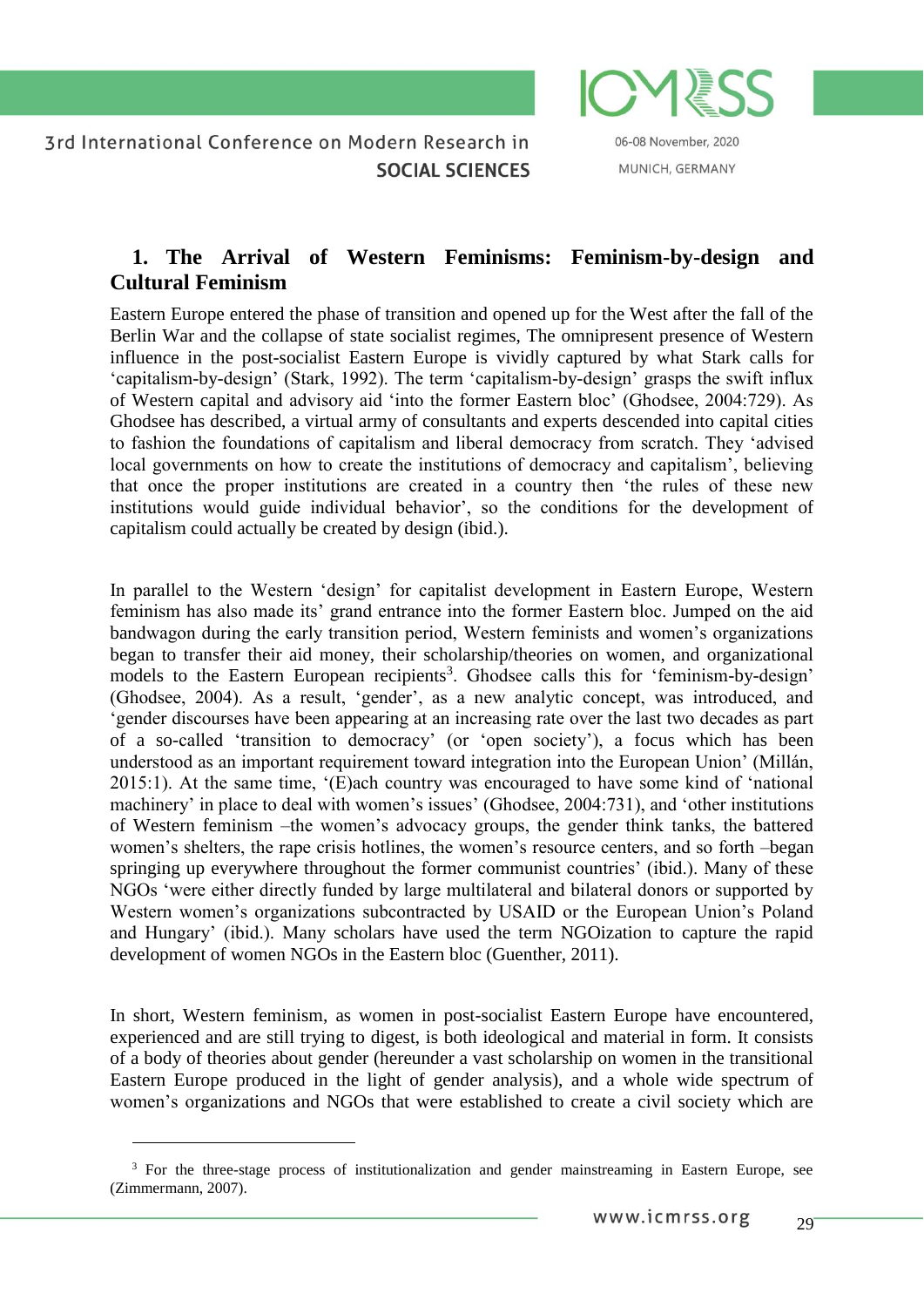

06-08 November, 2020 MUNICH, GERMANY

believed as necessary for the development of democracy and for solving the problems facing women. While having helped to boost feminist theorizing (in terms of gender and women's studies) and organizing in Eastern Europe in the early transitional phase, the influence of Western feminism has increasingly met with doubt, critique and resistance later on. Critics of the gender concept, for instance, have coined the term 'cultural feminism' to decode the core idea of Western feminism encapsulated in 'gender'. Cultural feminism refers to 'a specific package of discourses and practices that promote the idea that women and men are essentially different'…..these differences between the two sexes transcend class, race, age and ethnicity and supposedly unite all women in a common sisterhood'. …Cultural feminism 'looks to find solutions for how the worst offenses of patriarchy can be mitigated, while never challenging the social and economic relations within which patriarchy thrives'. Moreover, Ghodsee points out that cultural feminism, 'as a way of addressing women's concerns', 'works well within the neoliberal ideological constraints of the large bilateral and multilateral aid institutions in the West' (Ghodsee, 2004:728). This critical reflection of 'gender' is both a necessary step for Eastern European Feminisms to come out of the shadow of western feminism and a lively manifestation of their ability to do so.

### **2. Eastern European Feminisms**

Eastern European Feminisms – alternatively Second World feminism or post-socialist feminism- challenge the hegemony and the assumed universal applicability of Western feminism. They proclaim the rightful place of their geopolitical and historical positioning in the production of feminist knowledge; insist on the relevance of their own tradition/cultures in shaping women's lives as well as women's own understanding/reflection of their lives; and they call for a cautious treatment of the socialist past so that the legacy of state feminism can be fully excavated and reevaluated for the advantage of women and feminist politics in today. In the following, I will delineate the main tenet of Eastern European feminism in four aspects.

First of all, Eastern European Feminisms reject the hegemony of Western feminism and this rejection has its' source of inspiration in postcolonial theories (Said, 1978; Mohanty, 2003). Among the CEE feminist scholars, for instance, there is a concerted concern over the 'power relations…within the global academic political economy ….and how these power relations operate in the discipline of women's and gender studies' (Cerwonka, 2008:809). They 'highlighted the following features in this unequal relationship: theory is modeled on Western realities; English is the dominant language in research and conferences; less research money is available to CEE scholars than to their Western counterparts; and greater institutional funding in the West means that CEE scholars are positioned as guests of Western institutions, even at conferences held in their own region' (ibid., 810.). In addition, 'the most prestigious journals publish only in English and look more favorably on research that follows Anglo-American conventions of argumentation and that cites Western scholarship' (ibid.).<sup>4</sup> Because

<sup>4</sup> For more about this point, see (Busheikin, 1997).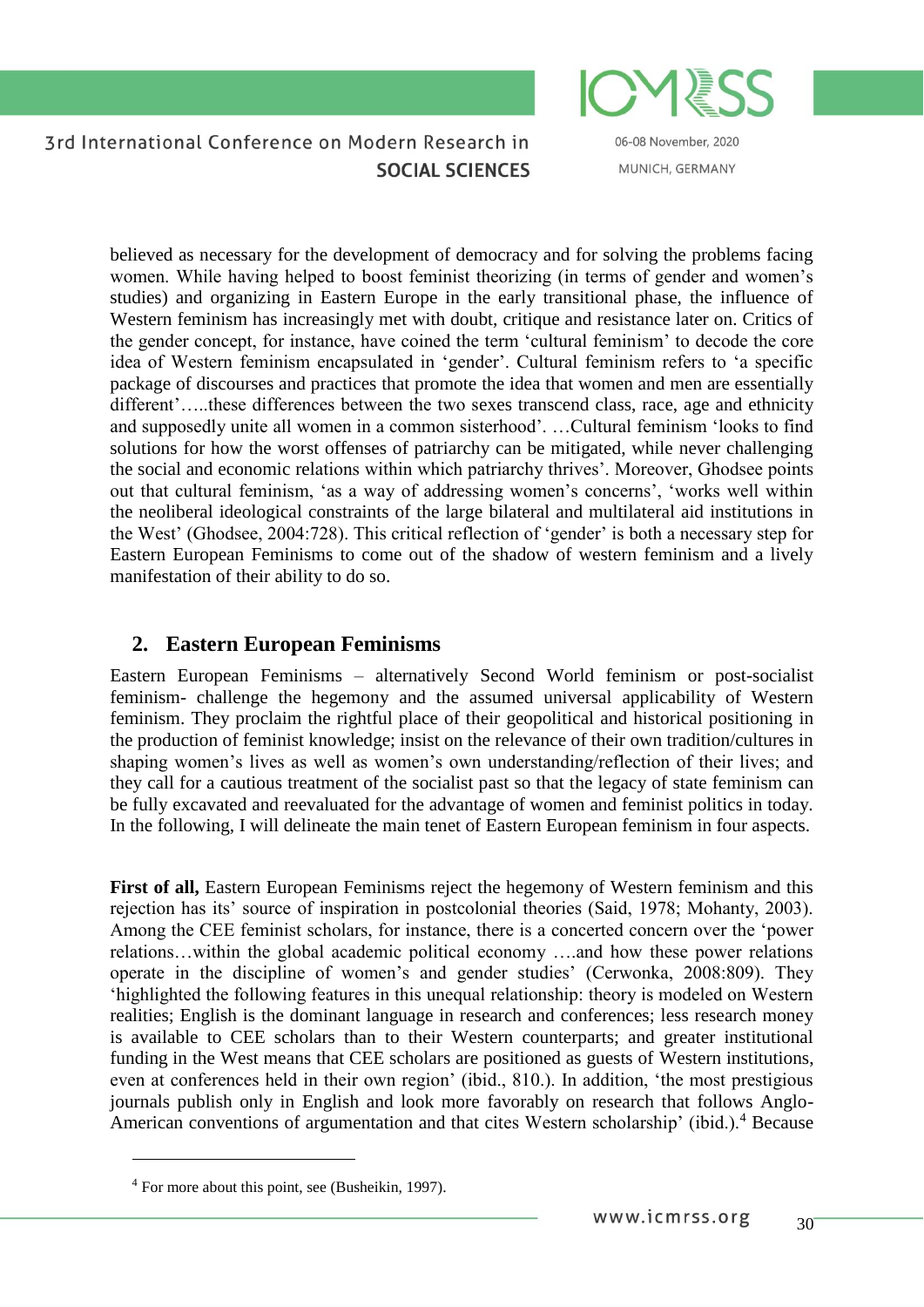

06-08 November, 2020 MUNICH, GERMANY

of the persistence of these conditions, CEE feminist scholars feel being 'colonized' in the sense that they found themselves being relegated to the position of acting as 'transmitters' of Western feminism instead of as an independent agent of new knowledge (ibid.).<sup>5</sup>

Eastern European Feminisms also criticize the often-assumed West versus East, North versus South binary and advocate for alternative way to think about transnational feminism. For CEE feminists, the rigid geopolitical divides such as West/East and North/South poses a number of problems for transnational feminist dialogues. One is that 'the feminist movement in the West has been taken as *the* feminist movement' (Cerwonka, 2008:810) and some of the Western feminist concepts, rooted in their particular history and cultural context, have assumed the status of universally applicable 'truth'. As a result, the theorization of important gender issues in post socialist societies has unfortunately been done 'in the shadow of an already wellestablished feminist legacy from North America and Western Europe' (ibid., 811), and 'when the social reality of CEE societies deviates from established theories, Western scholars tend to judge these societies as underdeveloped rather than question the applicability of the theory' (ibid., 812). Moreover, 'the overwhelming majority of Western scholars who have written about gender and economic transformation have tended to paint a very dark picture of women's position in the emerging postsocialist societies' (Ghodsee, 2004:730), and there is a false assumption that 'East European women are second-class citizens and that they are conservative' (Havelkova, 1996:243, quoted from Cerwonka, 2008:812). While CEE women were represented as the lesser enlightened and lesser progressive 'other' in the Western feminist scholarship which is often biased, incomplete and misleading, the rich details and dynamics of CEE feminist movements go either unnoted or ignored as the true feminist movements in their own rights.

In their revolt against the hegemony of Western feminism, CEE feminists also feel unease about the first and the third world constellation as 'a central point of postcolonial inquiry' because 'the second world remains largely absent from anti-imperialist discourses' (Grabowska, 2012:400). One evident example is the UN's Fourth World Conference on Women in Beijing in 1995 which provided the first opportunity for many CEE feminists to enter the global feminist forum. The participation in the conference gives, however, a feeling of being left outside: the 'South-North paradigm was already defined' and many CEE feminists found it extremely hard to enter that space (ibid.). Although the UN conference 'became a platform for developing transnational dialogue on the complex meanings of the politics of location and for connecting the U. S. debate around the intersection of gender and race with the struggle of the women representing the global South, it also created a paradigm within which 'third-world women' became a substitute for 'women of color' (ibid, 401-402) where women from the Eastern Europe do not belong. The difficulties that Eastern European feminists have experienced with the UN's world conference on women, as Grabowska points out, lie in their 'inability or refusal to formulate its regional identity' within the First World

<sup>5</sup> See (Blagojević ,2004).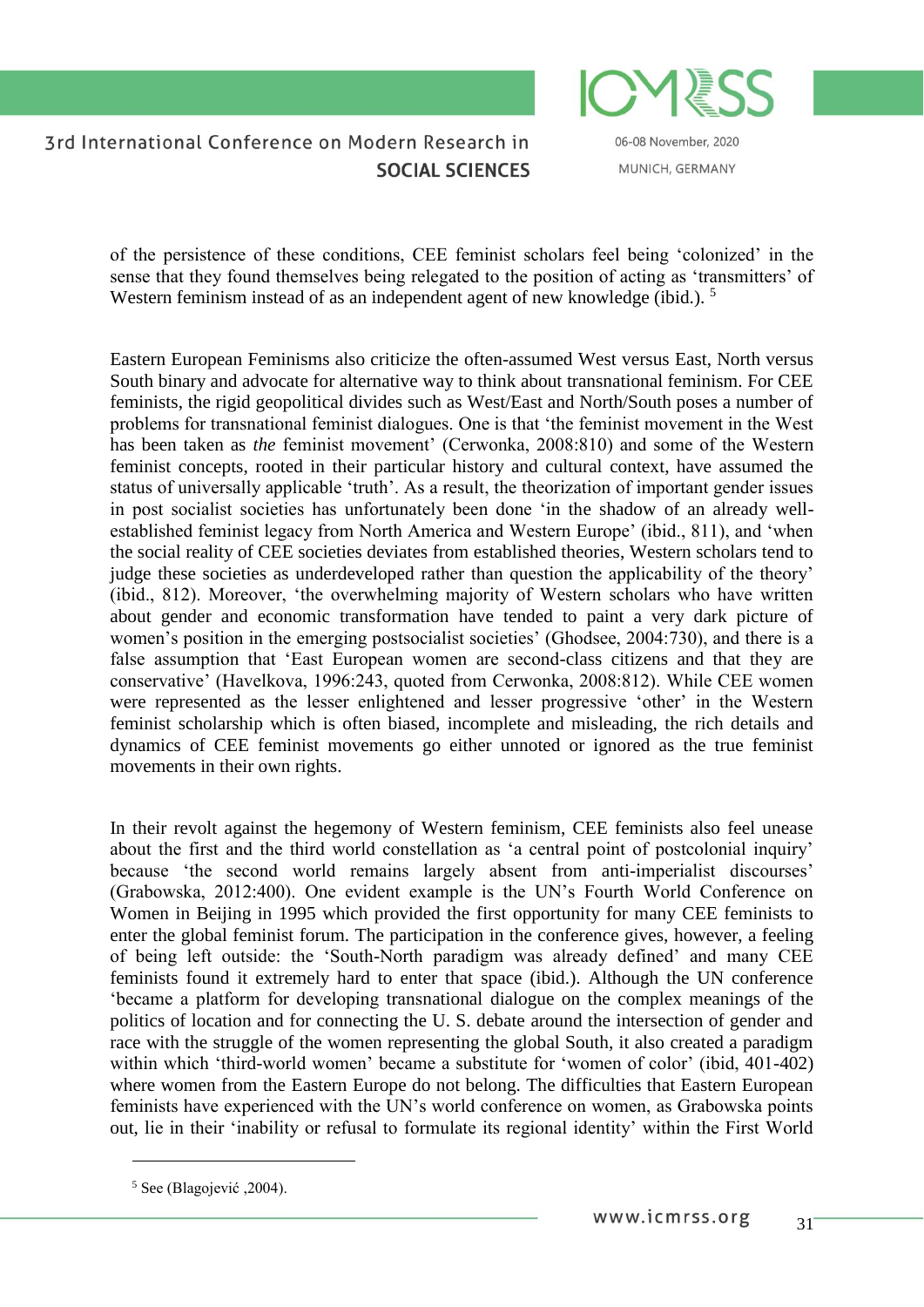06-08 November, 2020 MUNICH, GERMANY

versus the Third World diagram (ibid.9). Ironically, CEE feminists were classified as women from the non-region in the UN documents on women because they 'found it difficult to identify with the struggle of third-world women' (ibid.).

Secondly, Eastern European Feminisms contest the concept 'gender' and the universal applicability of 'gender'. Since 1989, gender and gender-based women's studies were 'imported' into the postsocialist countries from the West. Initially, the concept of gender was widely accepted and used as a new approach to analyze women's problems under the transition and women's studies have been institutionalized in many CEE countries. But critiques of gender and gender approaches have been on rise lately, marking a bold departure from the imported Western feminist theories in the Eastern European feminists' search for their own identity. It is pointed out that many women in the CEE countries actually do not, and also refuse to, identify themselves with gender and the supremacy of gender analysis. Many 'saw the sudden arrival of cultural feminism in the former socialist countries as a foreign and unwelcome ideology' (Ghodsee, 2004:733). Many CEE women find it odd to see themselves in terms of gender, the opposite gender of men, since they had fought for their course in alliance with men during the socialist period (Solidarity case??). Therefore, they 'do not perceive that their situations (under the transition) are different from men's', and hence 'refuse to separate out their problems from those of men' (Ghodsee, 2004:736, 735). Moreover, many are convinced that, mostly before 1989 but also now, bourgeois feminism, as a tool of capitalism, is 'complicit in the process of exploitation that capitalism perpetuated' (ibid.).

Eastern European Feminisms question the applicability of gender and Western feminism for a number of reasons. One is due to the ill fit between the life experiences of CEE women and Betty Fridan's sense of 'emptiness and non-existence' in being a housewife. As Slavova points out, prior to 1989 women in CEE countries 'were expected to work by a socialist state that claimed to have already emancipated them'. To work is therefore not a privilege to fight for as Betty Fridan yearned in her book *the Feminine Mystique*. Thus, what has been important for Betty Fridan and Western feminism provides thin ground for CEE women to identify with exactly because of the political and cultural differences between the West the CEE countries (Slavova 2006:248, quoted from Cerwonka, 2008:814). Moreover, Eastern European Feminisms are particularly scathing of the blind adoption of 'gender' and Western feminist discourses. They see it as a pity that the notion of gender was generally accepted during the 1990s without being 'deeply explored or examined from the inside out' and that gender 'became a free-floating signifier marking an epistemological time-lag' (Kasic, 2004:480, quoted from Millán, 2015:10). Some even criticize 'gender' and Western feminism for not only 'fail to explain social phenomena adequately' but also for might having been 'complicit in creating social cleavages where none previously existed' (Cerwonka, 2008:813). Watson, for instance, argues that 'to focus exclusively on an idea of gender in postcommunism which compares "men" on one side and "women" on the other-is to endorse the underlying terms of transition, terms which themselves are productive of masculinism'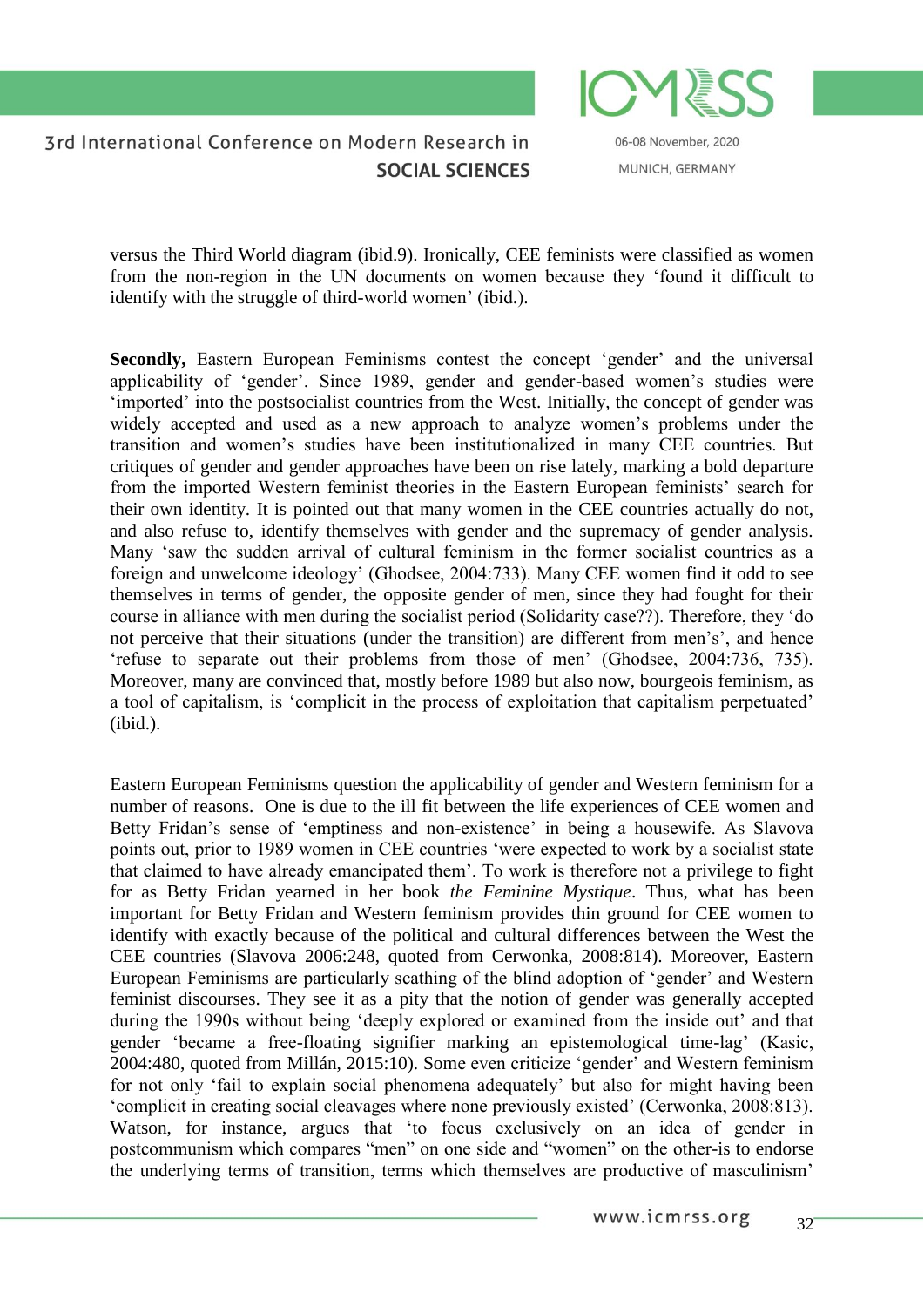

06-08 November, 2020 MUNICH, GERMANY

(Watson, 2001:46, quoted from ibid,). For Zimmermann, although 'the institutionalization of gender and women's studies in Eastern Europe and the former Soviet countries can be seen as an opportunity to develop critical feminist thinking, it nevertheless functions as 'a neoliberal instrumentalization and cooptation of the gender discourse as solely gender equity without any social and political critique of Western liberal democracy and the capitalist market' (Zimmermann, 2007).

In the eyes of Eastern European Feminisms, the major problem with 'gender' is that: one, gender narratives often codify women in CEE countries as 'a homogenous group sharing universal conditions of life under state feminism, as well as the experience of social transformation' (Grabowska, 2012:386), whereas in contrast there have been notable national and sub-regional variations and diversities concerning women and gender relations (Guenther, 2011:868). Eastern European Feminisms thus contest that in the Eastern European contexts, 'political solidarity cannot be assumed on the basis of shared "womanhood"' (Gal & Kligman, 2000:106, cited in Ghodsee, 2004:735), and they express the need to move away from Western feminist frames so as to reestablish the local genealogies of feminism, for instance, Polish feminism (Grabowska, 2012:392). Two, 'gender' and Western feminism ignores 'other salient social categories like class in their analysis of Eastern Europe and thereby mystifying the real social factors that limit democracy in these societies (quoted from Cerwonka, 2008:813). The concept of gender, as an essentialist category of difference, contradicts the fact that 'the social class of a woman before 1989 is a more significant determinant of success in the market economy than merely gender alone' (Ghodsee, 2004:736), and it 'fails to recognize the complexity of the postsocialist context and the importance of understanding emerging class distinctions in societies still very much in touch with Marxist-Leninist ideals of social justice' (Ghodsee, 2004:748). Millán thus suggests that feminism (s) in Eastern Europe need to be reflective on the meaning of 'gender' in different contexts and the 'translatability' of gender as well (Millán, 2015:13)

**Thirdly,** Eastern European Feminisms oppose the view of state socialism either as something taken for granted or as 'a detrimental gap in the development of a Western-style liberal identity' (Grabowska, 2012:396). They call for a thorough reevaluation of the state socialism legacy, insisting that the effects of state feminism are far from being fully investigated or comprehended and must therefore be further examined with caution and care. While recognizing that the socialist gender revolution was incomplete…., the regime's commitment to equality was quite limited….and the provisions offered by the socialist state were superficial (Grabowska, 2012:397), Eastern European Feminisms view 'the state socialism's effects on feminism rather as 'much more complex' (ibid.). Some, for instance, argue that 'at the personal level, the period of state feminism has a more complex impact on women's lives, representing an opportunity for self-education and indeed becoming an impetus for establishing women's activist communities' (pp. 398). Others hold that women 'were not only victims; they were also creators and implementers of state-socialist equality policies.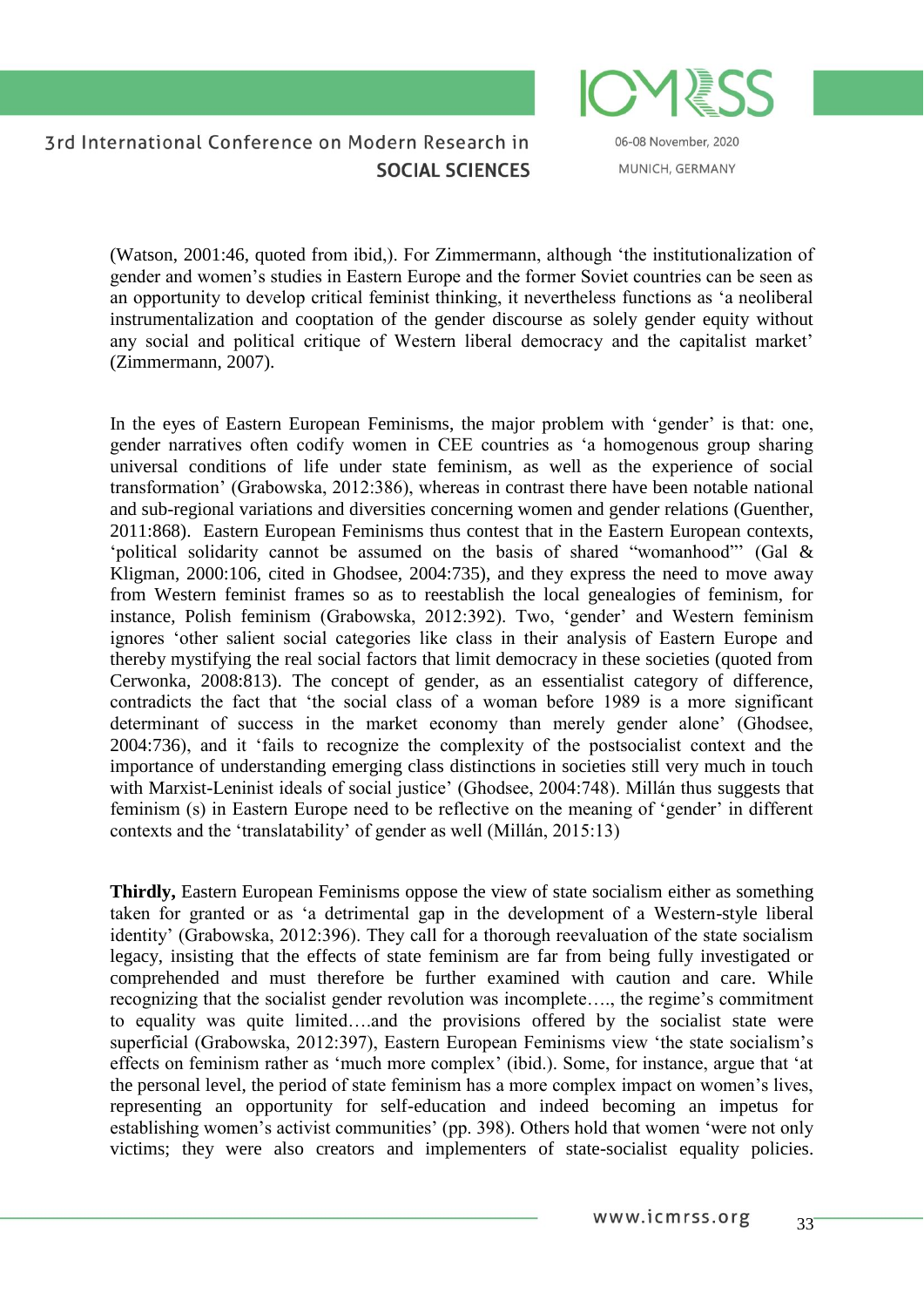

06-08 November, 2020 MUNICH, GERMANY

Working-class women, for instance, have gained 'greater economic and sexual autonomy' and the opportunity 'to formulate their interests and ideas' (ibid., 398).

In Poland, many Polish feminists began to move away from liberalism. They realized that 'normal feminist trajectory emerged from specific geopolitical, cultural, and historical locations characteristic of Western societies, and is thus largely irrelevant to the lived experiences of women in Poland' (Grabowska, 2012:396; 392). They turn to reevaluate and appreciate their own indigenous feminist legacy derived from socialism and emphasize the need to 'reestablish the local genealogies of Polish feminisms' (pp. 392). In reappraising the role of Solidarity, for instance, many polish feminists point out that 'in their experience, Solidarity played a crucial yet not always obvious role in linking feminism and politics' (pp. 393). They refuse to accept the assumption that 'the West as the only logic point of reference for 'provincial' Eastern European feminisms' (Grabowska, 2012:392) because such assumption 'discounted the impact of local legacies on the trajectory of Polish feminism' (ibid.). As a Polish feminist has expressed, feminism is not about importing stuff from the West, the United States, 'there was always something here - a tradition of women's emancipatory thinking' (Grabowska, 2012:392). The 'idea of rerooting feminism in local narratives of inequality' (pp.393) has boosted the confidence of CEE feminists. And it is based on this confidence that they claim their contribution to feminism, their version of feminism and an understanding of feminism, not as 'difference and geographical separateness' but rather 'in terms of 'copresence', interaction, interlocking understandings and practices…' (Pratt, 1992:7, quoted from Cerwonka, 2008:825).

**Fourthly**, Eastern European Feminisms examine NGO feminism and the effects of NGOization with critical eyes. In the process of transition to democracy and capitalism, 'a feminist civil society has emerged at more local levels' in Eastern European countries (Guenther, 2011:868). It is estimated that 'there are two hundred feminist and women's organizations in Poland and in eastern Germany and fewer than one hundred such groups in Hungary and the Czech Republic (Šiklová, 1997; Fuszara, 2000). Most of the women's NGOs in the region 'takes the two-pronged approach of offering services and engaging in advocacy work', whereas there has been 'relatively little direct organizing to facilitate women's participation in formal politics and even less to push for the inclusion of feminist women or feminist goals in formal politics' (Guenther, 2011:870, 871). According to Guenther, feminist mobilization in CEE countries 'has centered on building feminist civil society', and this feminist civil society 'emerged from two different sources'. One 'are locally created groups founded by concerned women who banded together to mobilize around an issue that affects them or their community, and one 'are externally created organizations developed through INGOs, where agendas are set by policy actors who may not be part of a particular community' (ibid. 871).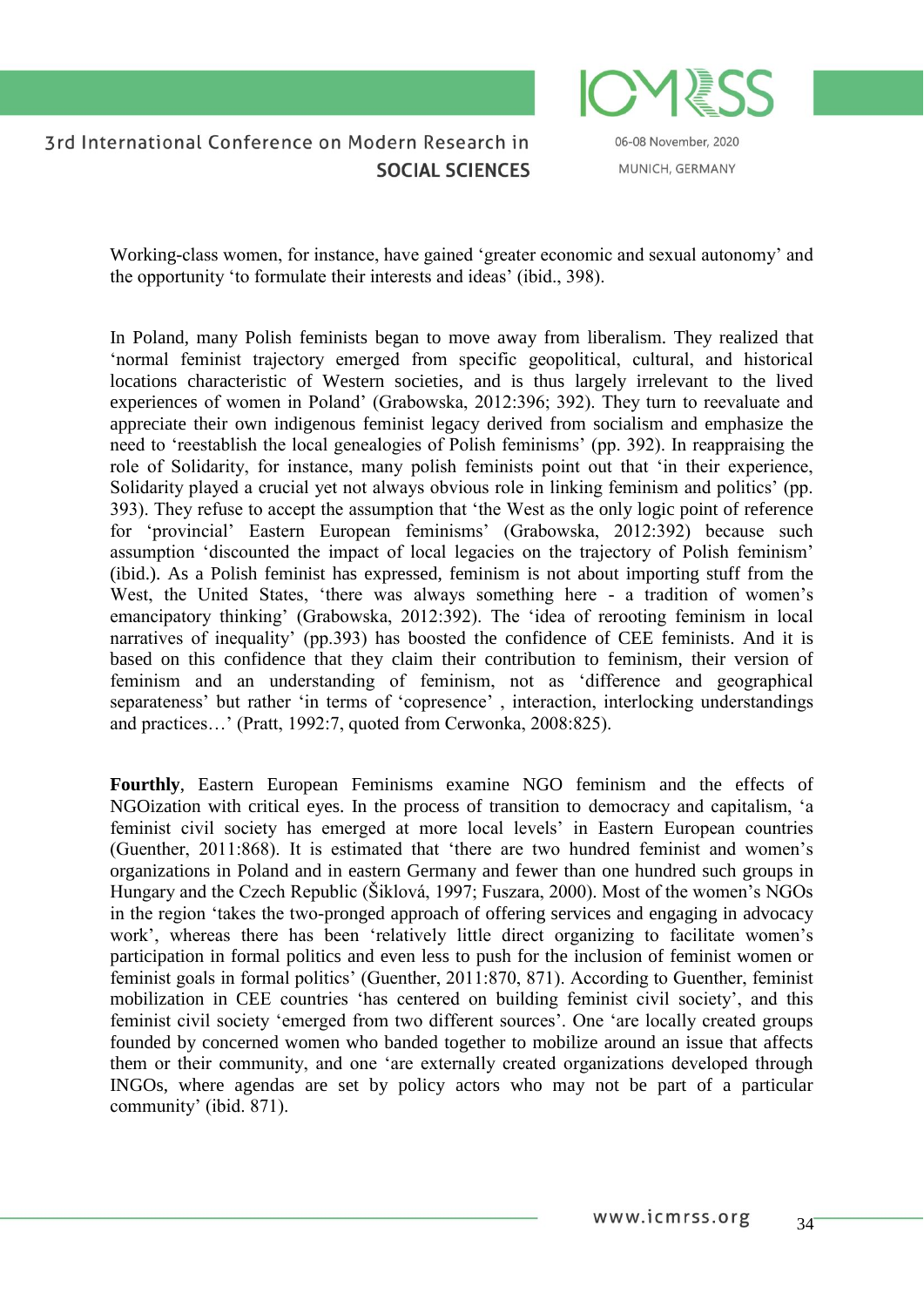

06-08 November, 2020 MUNICH, GERMANY

One critique of the Eastern European Feminisms targets at the international NGOs (INGO) who usually provide funding for domestic NGOs. According to Guenther, INGO funding is 'a mixed blessing for local NGOs'. While the funding has undoubtedly benefited the local NGOs financially, many local NGO organizers 'sometimes feel pushed in certain directions to appease donors' (Guenther, 2011:872). Some INGOs impose 'their agendas and ideologies on women in Eastern and Central Europe with little regard for local concerns and issues' (ibid., referring to (MacMahon, 2002). MacMahon directs her critique toward the model of funding of INGOs. They typically offer short-term, project-based funding, which, in the view of MacMahon, is 'problematic on a number of fronts. First, this model of funding 'creates a climate of financial insecurity for feminist organizations and their employees'. This in turn 'increases workplace stress and sometimes serves to heighten competition among feminist organizations and the employees who work in them as both groups and individuals vie for continued funding' (ibid.). Second, 'project-based funding is inevitably limited in its scope in terms of both time and content. The funded projects 'typically focuses on short-term results for a small group of beneficiaries' and are hence unable to 'address large social problems or promote long-term social change'.

Many feminist scholars in the CEE countries use the term 'NGOization' to sketch the proliferation of NGOs in the region. They also use the term 'NGO feminism' to delineate the part of feminist civil society which, with the funding from INGOs, typically 'focus on a small subset of issues facing women and emphasize pragmatic responses to those issues' (Guenther, 2011:874, see also Lang, 1997). They thus question the effects and hence the primacy of NGO feminism, arguing 'how successful can they be when they are dependent on exactly the structures that need to be transformed?' (Lang, 1997:113, quoted from Guenther, 2011:874). For Guenther, there are several reasons for being skeptic towards NGO feminism. One, NGO feminism 'neutralizes feminism through professionalization, specialization, and bureaucratization; two, NGOization 'discourages the growth and maintenance of feminist subcultures that resist hegemonic gender relations; three, NGOization 'inhibits the ability of feminists to articulate and make claims', and four, NGO feminism 'fail to challenge existing structures of civil society, the state, and the economy that perpetuate gender and other inequalities' (Guenther, 2011:874).

In her scrutiny of women's NGOs in Ukraine, Hrycak critically examines the roles of women whom she calls 'foundation feminists' and how they mediate the 'encounter between foreign aid and local organizing' as a kind of broker go-between (Hrycak, 2006). 'Foundation feminists', according to Hrycak, are usually women of local origin with high education and fluent English-speaking capability. They were considered by foreign donors to be experts in women's empowerment, and they were hired to work as staff and advisors on U. S. projects to foster grassroots women's activism (Hrycak, 2006: 84, 72). Many of them have been trained as gender experts by American foundations and serve as the primary formal gatekeepers of aid to grassroots women's organizations in Ukraine (ibid., p. 84). The problem with these foundation feminists lies in that although 'their experience, education and social status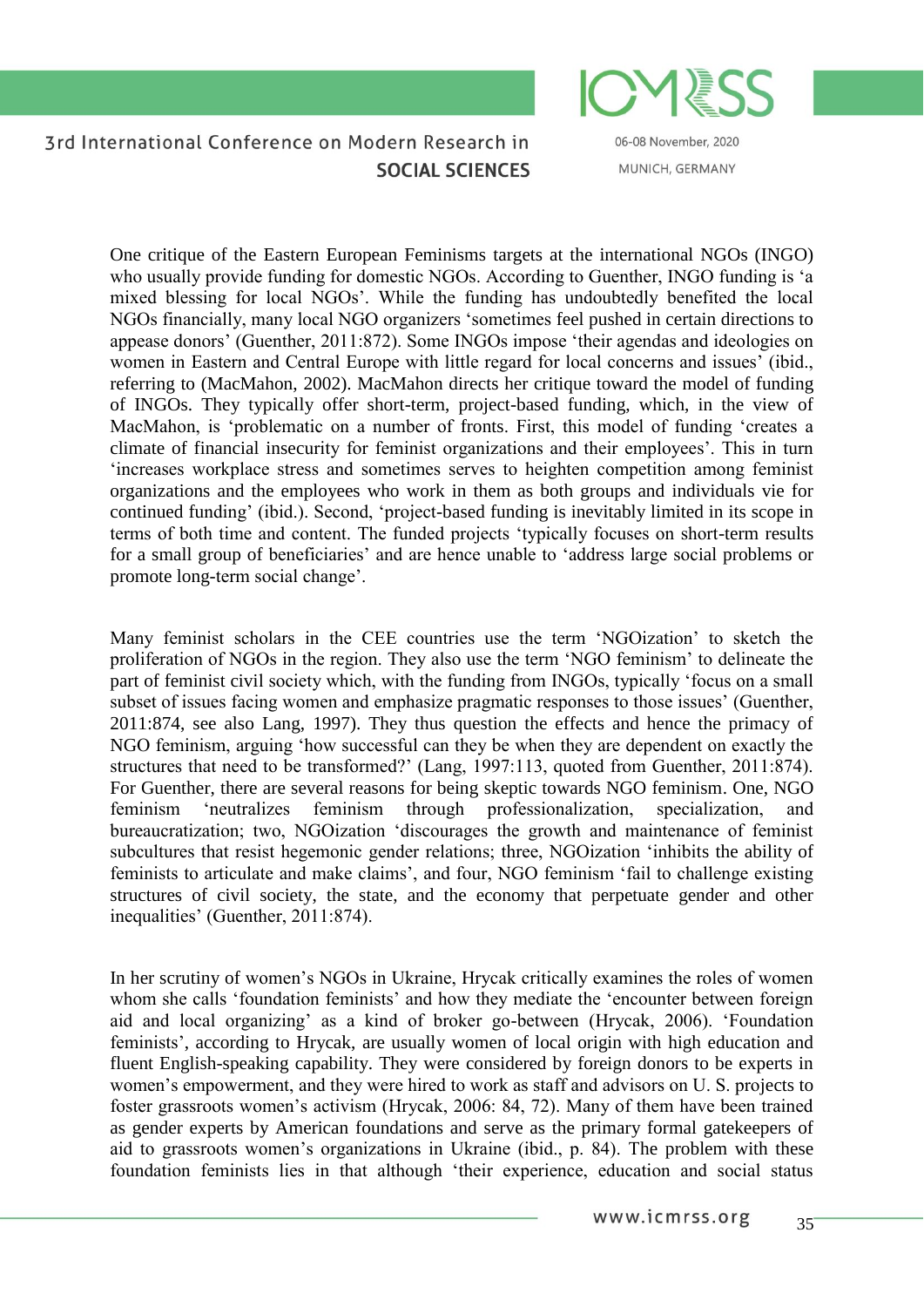06-08 November, 2020 MUNICH, GERMANY

enabled them to embrace' foreign donors' analysis of 'Ukrainian women's problems', few of them 'have ever worked with the informal, grassroots community associations' (ibid.). They 'resemble their Western counterpart in their view on women': having accepted foreign donors' representation of 'local traditions as the source of women's difficulties' and seeing 'tradition as an obstacle' to women's choice under the transition (ibid., p. 85). As so, foundation feminists 'often had little sympathy for the causes and concerns that inspired the local women's activism that existed locally', and they 'rarely took an interest in local materialists' (ibid., p. 86). On the contrary, they tend to view the dominance of materialists I Ukraine as evidence of the country's 'backwardness' relative to the rest of the world' (ibid.). They were 'generally hostile to the causes and grievances that inspired local women's activism', and they prefer to work with those who 'also accepted that tradition is oppressive and the source of post-Soviet women's dilemma' (pp. 86, 85).

In a parallel, Hrycak also pinpoints two undesirable effects of the NGOization driven by foreign foundations. One is the uneven distribution of funding sources among women's organizations. While 'most local women's organizations have no funding, elite NGOs run by foundation feminists 'attract considerable grants' and hence be able to 'pay their staff sizeable incomes' (ibid., p. 88). And since 'far more success in fund-raising has been achieved by' elite NGOs and elite foundation feminists, they actually 'drained resources and key personnel away from the local groups of citizens who were becoming active in public life 'from below' (ibid., p. 86). The other problem is that 'foreign aid encouraged the formation of 'hybrid' organizations' (pp. 97-98). Since the organizations that oriented toward the language spoken by foreign elites and foundation staff (pp. 98) are favored, many women's organizations cater to the donors' requirement by adopting various organizational and communicative strategies even though they are not strictly nongovernmental and nonprofit kind. Some 'local hybrids are extensions of state socialist activism, while 'others are local feminist organizations that exist only on paper' (ibid.). In sum, 'foreign funding practices spurred the development of hybrids that little resemble the organizations that designers of civil society projects intended to promote in post-Soviet countries' (ibid.).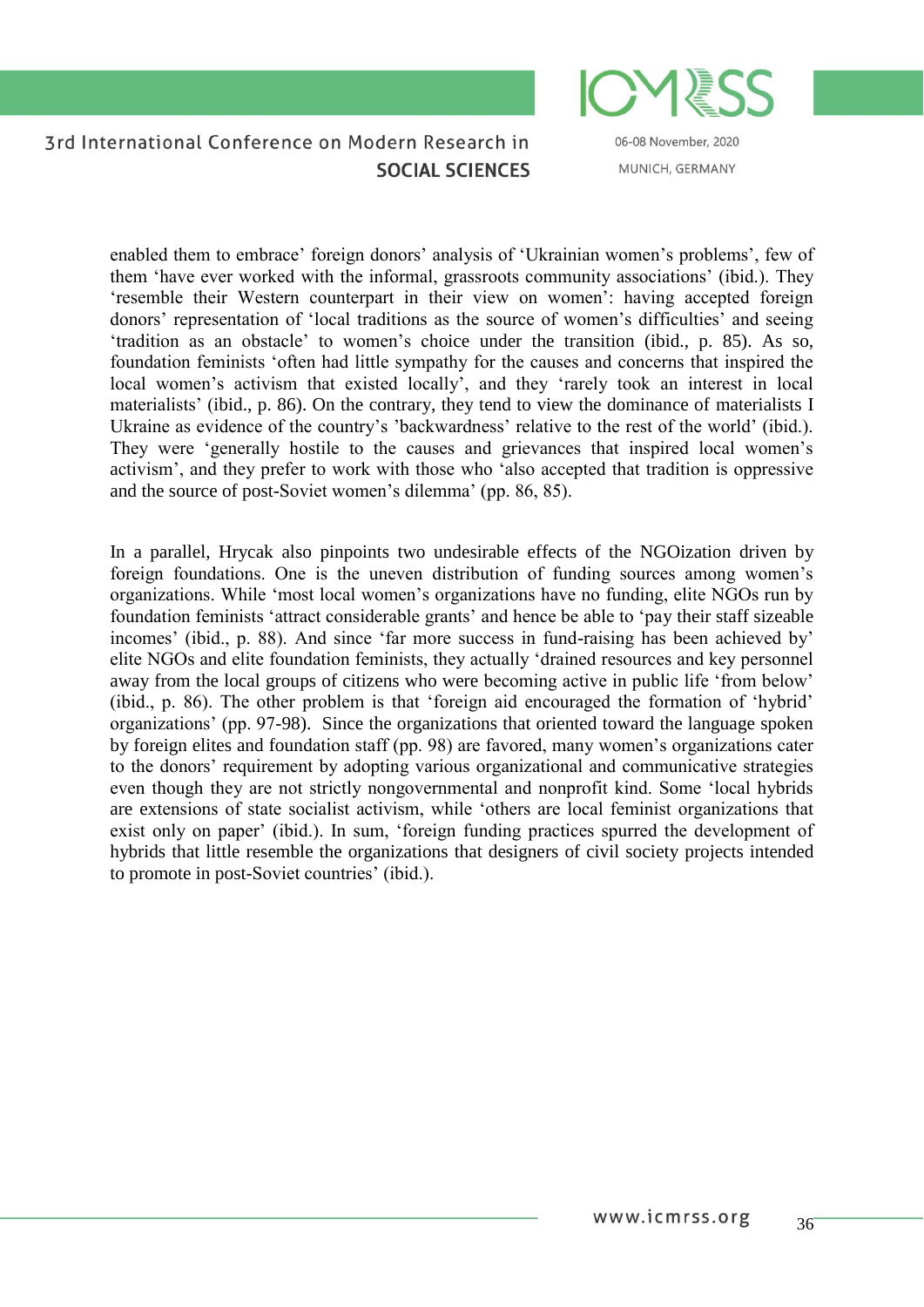

06-08 November, 2020 MUNICH, GERMANY

# **3. Discussion and Conclusion: China and Eastern Europe**

It can be argued on the ground of two reasons that China has not undergone a full-fledged conservative revolution as the Eastern Europe has. One is the still-in-power of the Chinese Communist party, and one is the deficiency of Church influence in the post-socialist Chinese politics. In terms of gender and gender relations, however, China has lot more in common with its Eastern European counterparts. The market development in China have borne a series of consequences for women, and, like the de-communist politicking in Eastern Europe, China's post-Mao transition to a market economy also involves a ridicule of the previous socialist pro-women policies and a subsequent reworking of gender order and relations. In China, it was mainly the Cultural Revolution and the notable progress in women's liberation achieved during that period that were repudiated. In post-Mao China, there is also a concerted call for women to rediscover their nature; a plea for women to shrink from their public role in society; and a demand for women to return to family and kitchen as full-time housewives.

What more strikingly similar between post-socialist China and Eastern Europe is the trajectory of feminist development in both theory and organizing. Like in the Eastern Europe, Western feminism also made an entrance into China and exerted a great deal of influence on the development of feminist thinking and feminist activism in China. The concept of 'gender', unknown to China before, was introduced into China and widely adopted in academic research; women's studies mushroomed and institutionalized throughout the country; 'cultural feminism' thrived; and foreign donors/INGOS have been highly visible in the development of women's NGOs and feminist civil society in China. In this context of strikingly similarity, perhaps it is on time for us to look eastward and find new sources of inspiration from there. It is perhaps on time for us to critically examine the asymmetrical power relations between Western feminism and ourselves, asking what we have achieved in terms of feminist theorybuilding after all these years apart from transmitting and using Western feminist theories? Perhaps we should carefully reconsider the legacy of China's state-socialism and its potential as an indigenous ground for Chinese feminism, or perhaps we should align with Eastern European feminism and join them in the contestation of Western feminist hegemony? As Young puts, 'Chinese feminists may find it useful to learn from other socialist counterparts' (Yang, 2011:345).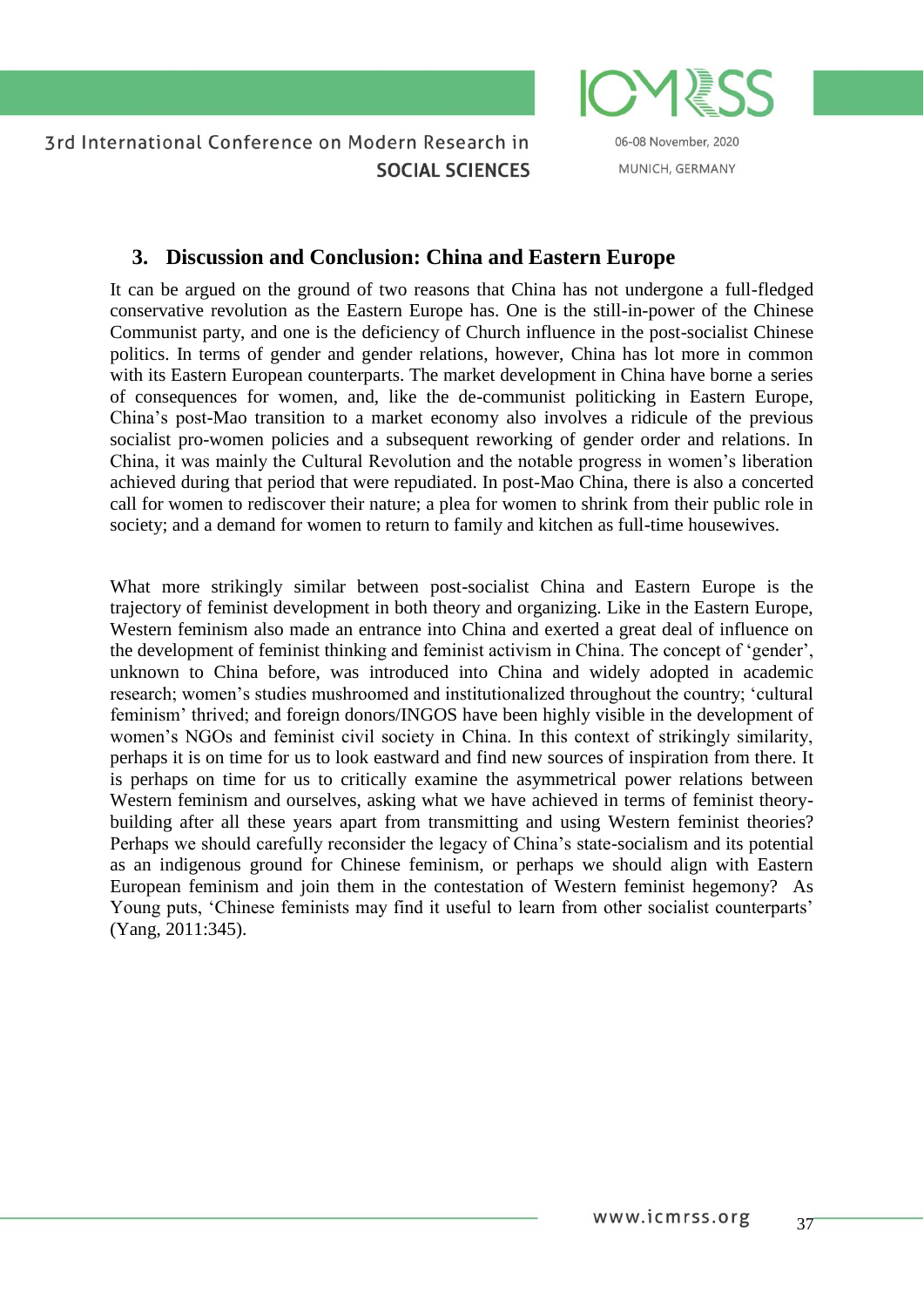

06-08 November, 2020 MUNICH, GERMANY

# **References:**

Blagojević, M. (2004). Creators, Transmitters and Users: Women's Scientific Excellence at the Semi-periphery Europe. Gender and Excellence in the Making. Brussels: European Commission Research Publications, pp.135-46.

Bracewell, [W. \(](http://www.sciencedirect.com/science/article/pii/0277539595000615)1996). Women, motherhood, and contemporary Serbian nationalism, *[Women's](http://www.sciencedirect.com/science/journal/02775395)  [Studies International Forum](http://www.sciencedirect.com/science/journal/02775395)*, [Volume 19, Issues 1–2,](http://www.sciencedirect.com/science/journal/02775395/19/1) pp. 25–33.

Busheikin, L. (1997). Is Sisterhood Really Global? Western Feminism in Eastern Europe. Tanya Renne ed., *Ana's Land: Sisterhood in Eastern Europe*. Boulder: Westview, pp. 12-21.

Cerwonka, A. (2008). Travelling Feminist Thought: Difference and Transculturation in Central and Eastern European Feminism, *Signs: Journal of Women in Culture and Society,* vol. 33, no. 4, pp. 809-832. Available: [http://www.jstor.org/stable/10.1086/528852.](http://www.jstor.org/stable/10.1086/528852)

Drahokoupil, J. (2009). After Transition: Varieties of political-economic development in Eastern Europe and the Former Soviet Union, *Comparative European Politics*, vol. 7 (2), pp. 279-298.

Fuszara, M. (2000). Feminism, the New Millennium, and Ourselves: A Polish View, *Signs: Journal of Women in Culture and Society,* vol. 25(4), pp. 1069-75.

Gal, S. and Kilgman, G. (2000). *The Politics of Gender after Socialism- A comparativehistorical Essay*. Princeton & New Jersey: Princeton University Press.

Ghodsee, K. (2004). Feminism-by-design: Emerging Capitalism, Cultural Feminism, and Women's Nongovernmental Organizations in Postsocialist Eastern Europe, *Signs*: *Journal of Women in Culture and Society,* vol. 29 (3), pp.727-753. Available: [http://www.jstor.org/stable/10.1086/380631.](http://www.jstor.org/stable/10.1086/380631)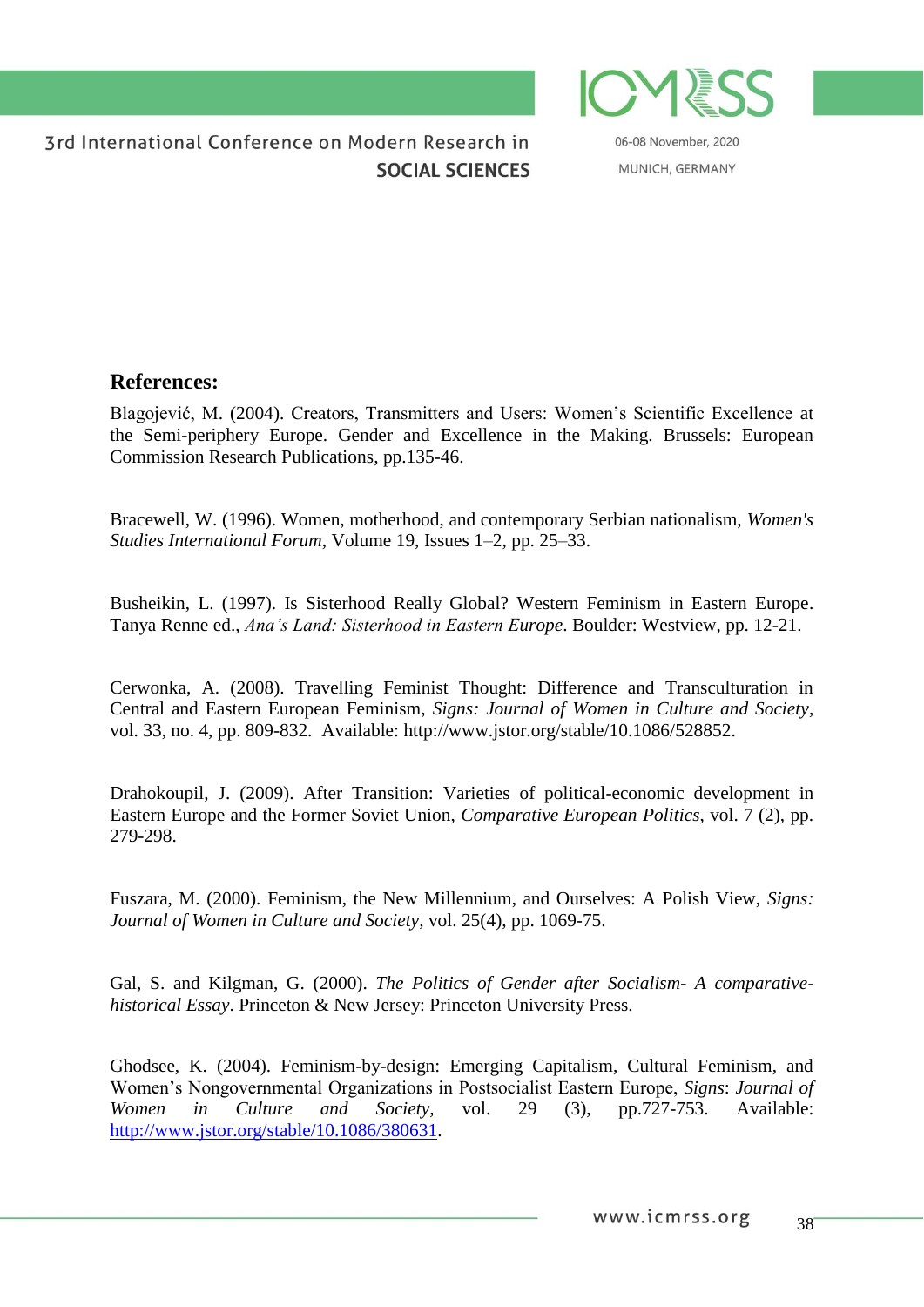

06-08 November, 2020 MUNICH, GERMANY

Giddens, A. (1991). *Modernity and Self-Identity*. Cambridge: Polity Press.

Grabowska, M. (2012). Bringing the Second World in: Conservative Revolution (s), Socialist Legacies, and Transnational Silences in the Trajectories of Polish Feminism, *Sign*s: *Journal of Women in Culture and Society*, vol. 37 (2), pp. 385-411.

Guenther, Katja M. (2011). The Possibilities and Pitfalls of NGO Feminism: Insights from Postsocialist Eastern Europe, *Signs*: *Journal of Women in Culture and Society*, vol. 36 (4), pp. 863-887, Available: [http://www.jstor.org/stable/10.1086/658504,](http://www.jstor.org/stable/10.1086/658504)

Havelkova, H. (1996). Abstract Citizenship? Women and Power in the Czech Republic, *Social Politics*, vol. 3(2-3), pp. 243-60.

Hrycak, A. (2006). Foundation Feminism and the Articulation of Hybrid Feminisms in Post-Socialist Ukraine, *Easter European Politics and Societies,* vol. 20 (1), pp. 69-100. DOI: 10.1177/0888325405284249.

[Kašić,](http://ejw.sagepub.com/search?author1=Biljana+Ka%C5%A1i%C4%87&sortspec=date&submit=Submit) B. (2004). Feminist Cross-mainstreaming within 'East-West' mapping: A postsocialist perspective, *European Journal of Women's Studies*, vol. 11(4), pp. 473-485.

Lang S. (1997). The NGOization of feminism. In Scott JW, Kaplan C and Keates D (eds). *Transitions, environments, Translations: Feminism in Contemporary Politics*. New York: routledge, pp.101-120.

Lippe, T. and Fodor, E. (1998). Changes in Gender Inequality in Six Eastern European Countries, *Acta Sociologica,* vol. 41 (131), pp. 132-149. Dol: 10.1177/000 169939804 100203.

MacMahon, P.C. (2002). International Actors and Women's NGOS in Poland and Hungary. In Sarah E. Mendelson and John K. Glenn ed. *The power and Limits of NGOS: A Critical Look at Building Democracy in Eastern Europe and Eurasia*, New York: Columbia University Press, pp. 29-53.

Millán, M.(2016). The Travelling of 'Gender' and its accompanying baggage: Thoughts on the translation of feminism (s), the globalization of discourses, and representational divides, *European Journal of Women's Studies*, vol. 23(1), pp.1-22.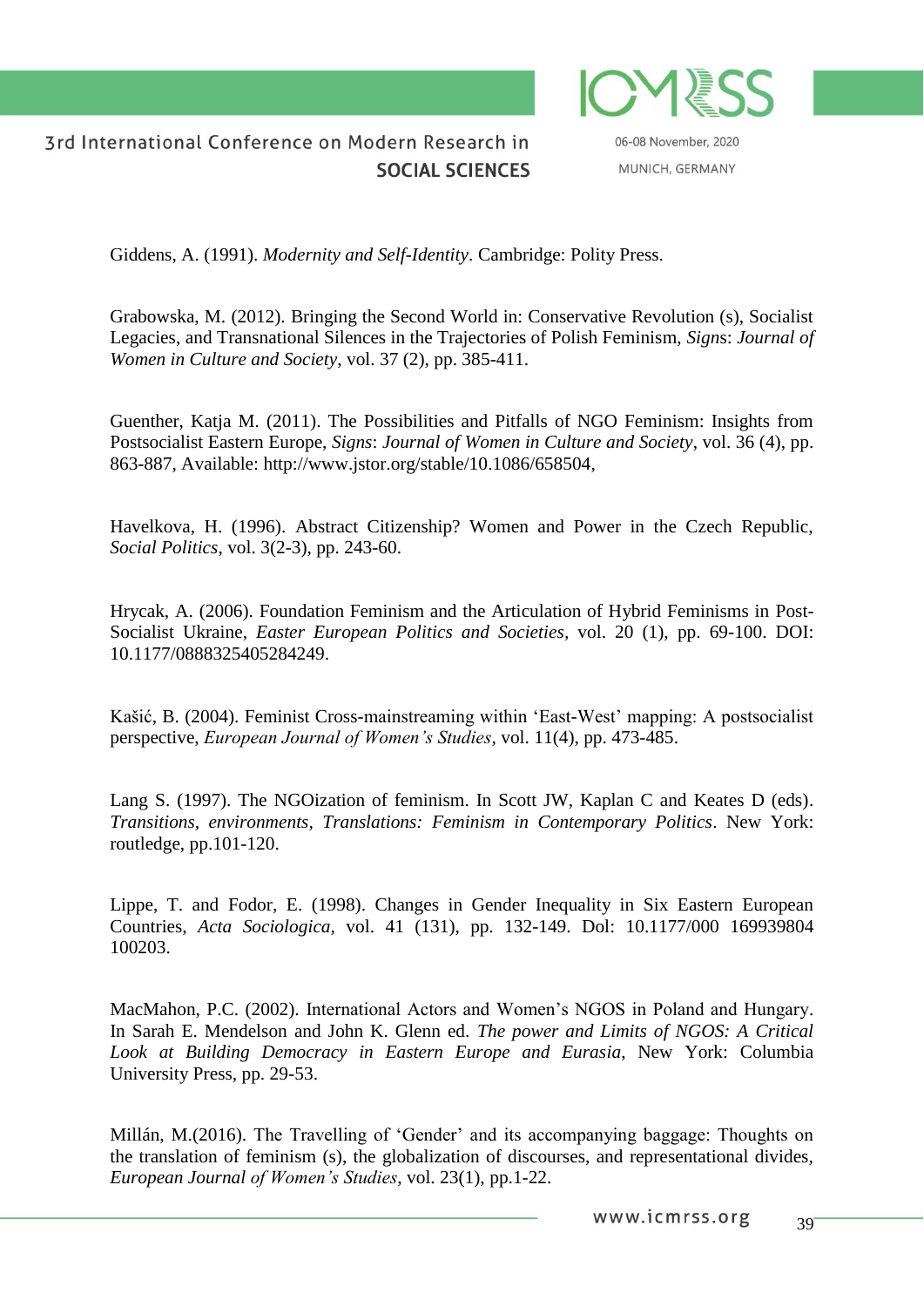

06-08 November, 2020 MUNICH, GERMANY

Mohanty, C. T. (2003). Under Western Eyes" Revisited: Feminist Solidarity through Anticapitalist Struggles, *Signs: Journal of Women in Culture and Society*, vol. 28 ( 2), pp. 499-535. Avaliable: http://www.jstor.org/stable/10.1086/342914 .

Pratt, M. L. (1992). *Imperial Eyes: Travel Writing and Transculturation*. London: Routledge.

Roman, [D.](http://www.sciencedirect.com/science/article/pii/S0277539500001618?np=y) (2001). Gendering eastern Europe: Pre-feminism, prejudice, and east-west dialogues in post-communist Romania, *Women's Studies International Forum*, vol. 24 (1), pp. 53–66.

Selecl, R. (1992). Nationalism, Anti-Semitism, and Anti-feminism in Eastern Europe, *New German Critique,* no. 57 (autumn), pp. 51-65. Avaliable: [http://www.jstor.org/stable/488441,](http://www.jstor.org/stable/488441)

Stark, D. (1992). Path Dependence and Privatization Strategies in East Central Europe*, East European Politics and Societies*,vol. 6(1), pp.17-54.

Said, E. (1979). *Orientalism.* New York: Vintage Books.

Slavova, K.(2006). Looking at Western Feminisms through the Double Lens of Eastern Europe and the Third World.In Jasmina Liikc, Joanna Regulska and Darja Zavirsek ed., *Women and Citizenship in Central and Eastern Europe*. Aldershot: Ashgate, pp. 245-264.

Šiklová, J. (1997). Feminism and the Roots of Apathy in the Czech Republic, *Social Research,* vol. 64 (2), pp. 258-80.

Verdery, K. (1996). From Parent–State to Family Patriarchs: Gender and Nation in Contemporary Eastern Europe. In Verdery, Katherina, *What Was Socialism and what Comes Nex*t. Princeton: Princeton University Press, 1996, pp. 61-82.

Watson, P. (1993). Eastern Europe's Silent Revolution: *Gender, Sociology*, vol. 27 (3), pp. 471-487. DOI: 10.1177/0038038593027003008.

Watson, P. (2001). Gender and Politics in Postcommunism. In Gabriele Jähnert, Jana Gohrisch, Daphne Hahn, Hildegard Maria Nickel, Iris Peinl, and Katrine Schäfgen ed.